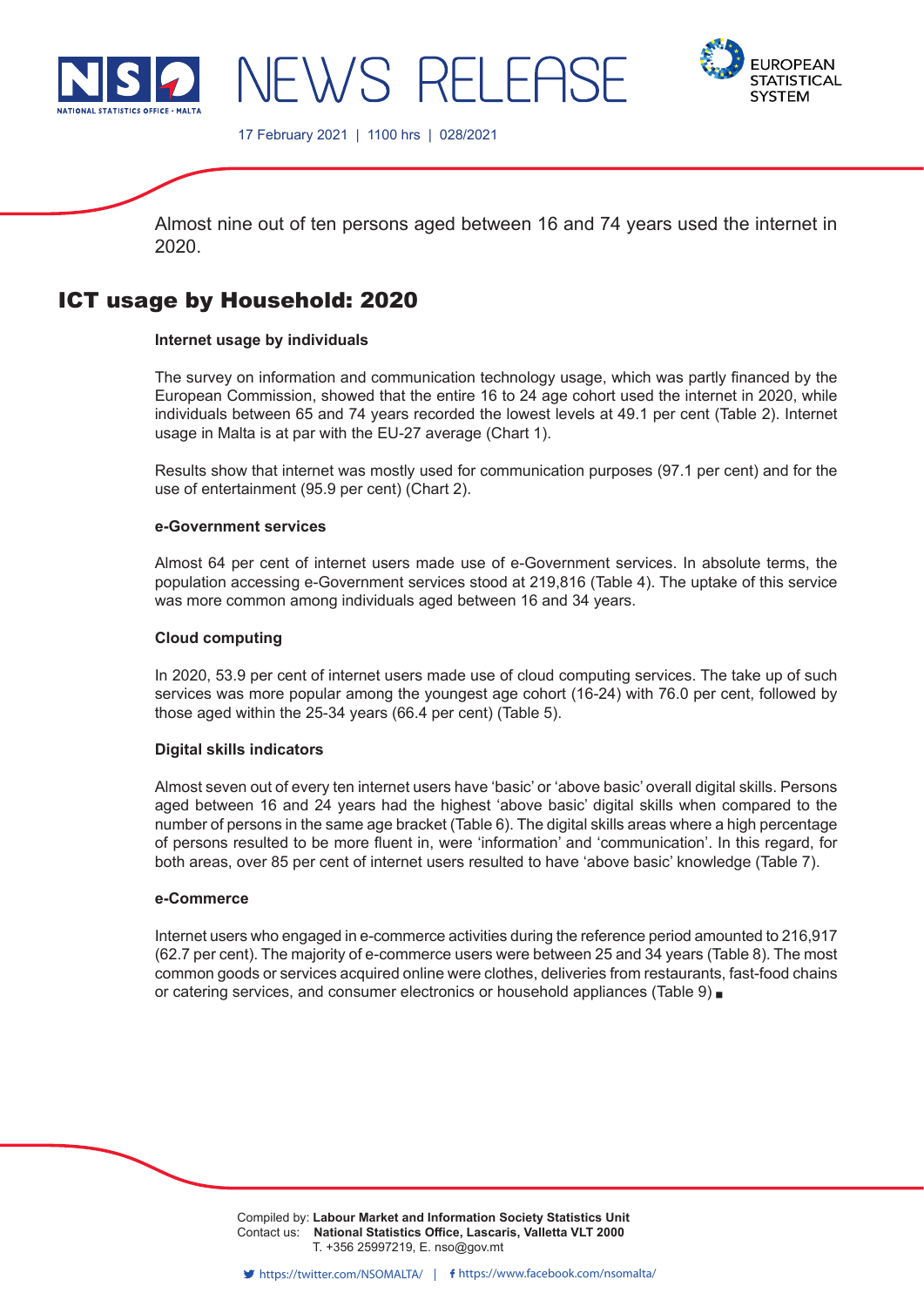### **Table 1. Latest instance of internet use**

|                                     | <b>Number</b> |                           | % total |         |
|-------------------------------------|---------------|---------------------------|---------|---------|
|                                     | 2019          | 2020                      | 2019    | 2020    |
| Within three months prior to survey | 337,646       | 345,816                   | 85.8    | 86.9    |
| 3-12 months before survey           | ٠<br>$\cdot$  | ٠<br>$\ddot{\phantom{0}}$ | ÷       | ٠       |
| More than one year before survey    | ÷             | $\mathbf{r}$              | ÷       | $\cdot$ |
| Never used the internet             | 50,708        | 49,323                    | 12.9    | 12.4    |
| Total                               | 393,625       | 398,136                   | 100.0   | 100.0   |

: Unreliable - less than 20 sample observations.

Note: Totals may not add up due to rounding.

|              |         | Number <sup>1</sup> |      | % population <sup>2</sup> |
|--------------|---------|---------------------|------|---------------------------|
|              | 2019    | 2020                | 2019 | 2020                      |
| Sex:         |         |                     |      |                           |
| Males        | 175,576 | 181,139             | 85.7 | 86.8                      |
| Females      | 162,070 | 164,677             | 85.8 | 87.0                      |
| Age group:   |         |                     |      |                           |
| 16-24        | 50,733  | 49,623              | 99.4 | 100.0                     |
| 25-34        | 86,348  | 91,154              | 98.9 | 99.1                      |
| 35-44        | 73,280  | 76,102              | 96.5 | 95.9                      |
| 45-54        | 53,052  | 54,407              | 89.9 | 90.7                      |
| 55-64        | 47,678  | 47,086              | 75.8 | 76.7                      |
| 65-74        | 26,556  | 27,443              | 46.2 | 49.1                      |
| <b>Total</b> | 337,646 | 345,816             | 85.8 | 86.9                      |

## **Table 2. Demographic profile of internet users**

<sup>1</sup> Includes only persons who used the internet within three months prior to the surveying period (refer to Table 1).

 $^2$  Refer to methodological note 5.

Note: Totals may not add up due to rounding.



# **Chart 1. Percentage of individuals who used the internet1**

<sup>1</sup> Includes only persons who used the internet within three months prior to the surveying period (refer to Table 2).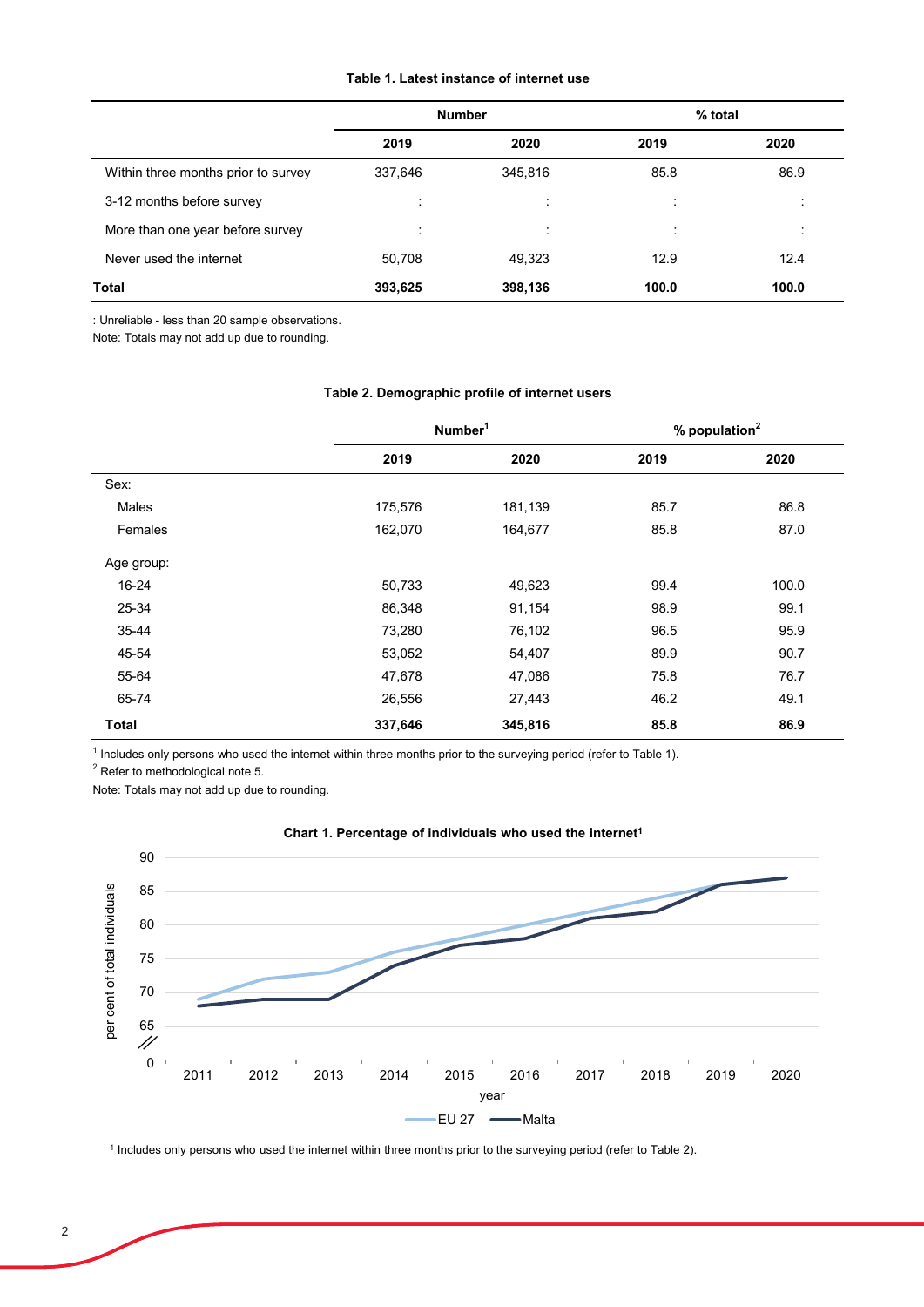



■Males Females

<sup>1</sup> Includes only persons who used the internet within three months prior to the surveying period (refer to Table 2).

#### Notes:

1. Refer to Methodological note 4 for more information on internet activities.

2. Categories are not mutually exclusive.

#### **Table 3. Frequency of internet use**

|                                          | <b>Number</b> |            | % internet users <sup>1</sup> |                    |
|------------------------------------------|---------------|------------|-------------------------------|--------------------|
|                                          | 2019          | 2020       | 2019                          | 2020               |
| Every day or almost every day            | 323,579       | 331,313    | 95.8                          | 95.8               |
| At least once a week (but not every day) | $11,396^u$    | $12,782^u$ | $3.4^{\mathrm{u}}$            | $3.7^{\mathrm{u}}$ |
| Less than once a week                    | ÷             | ÷          | ÷                             |                    |
| <b>Total</b>                             | 337,646       | 345,816    | 100.0                         | 100.0              |

<sup>1</sup> Includes only persons who used the internet within three months prior to the surveying period (refer to Table 2).

<sup>u</sup> Under represented - between 20 and 49 sample observations<sup>:</sup>

: Unreliable - less than 20 sample observations.

Note: Totals may not add up due to rounding.



### **Chart 3. Frequency of internet use by age group: 2020**

Every day or almost every day At least once a week Less than once a week Make no use of the internet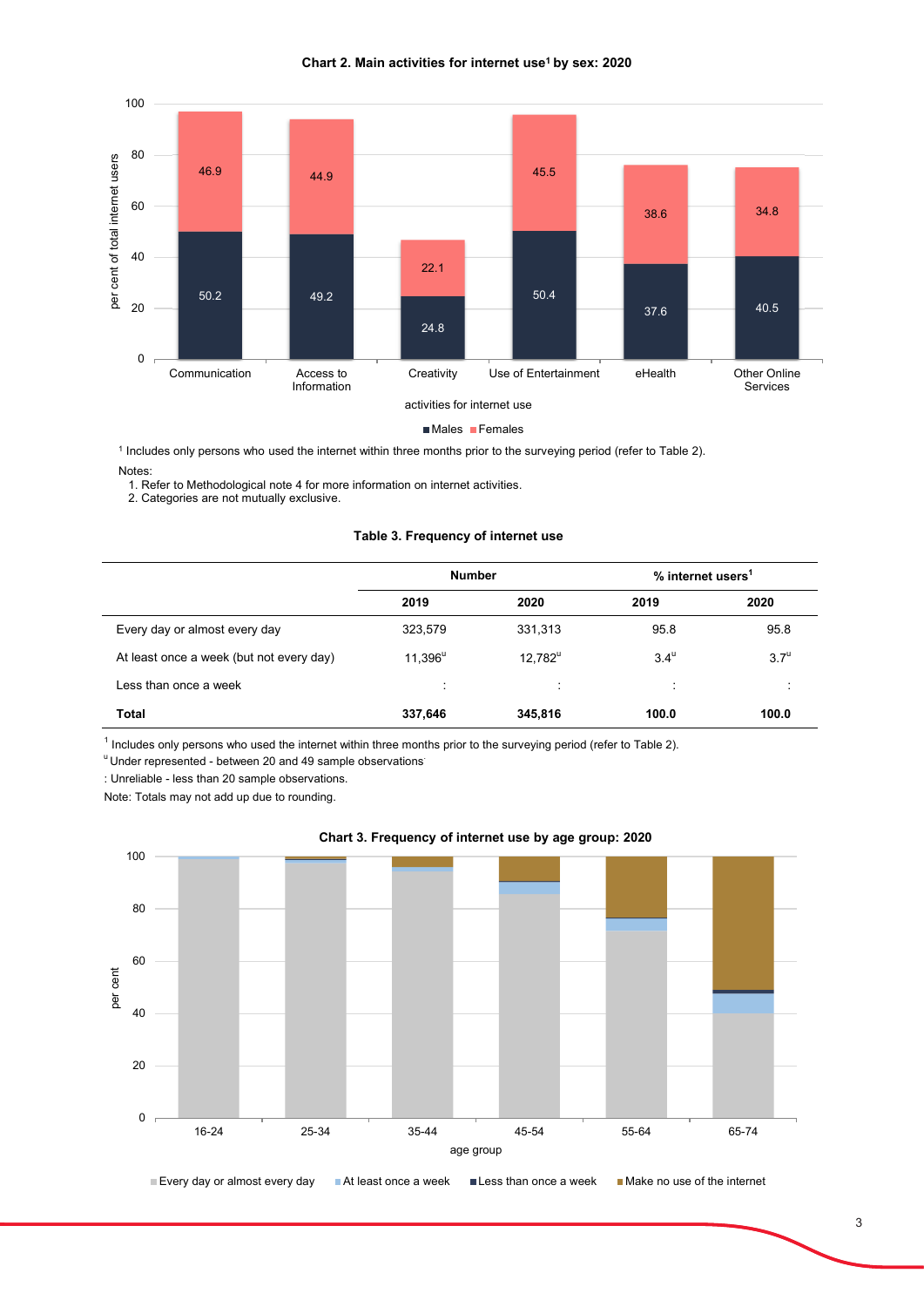#### **Table 4. Profile of e-Government users**

|              | <b>Number</b> |            | % internet users <sup>1</sup> |                   |
|--------------|---------------|------------|-------------------------------|-------------------|
|              | 2019          | 2020       | 2019                          | 2020              |
| Sex:         |               |            |                               |                   |
| Males        | 100,564       | 111,069    | 57.3                          | 61.3              |
| Females      | 98,377        | 108,747    | 60.7                          | 66.0              |
| Age group:   |               |            |                               |                   |
| 16-24        | 36,999        | 33,732     | 72.9                          | 68.0              |
| 25-34        | 60,365        | 67,377     | 69.9                          | 73.9              |
| 35-44        | 46,237        | 51,004     | 63.1                          | 67.0              |
| 45-54        | 27,090        | 30,949     | 51.1                          | 56.9              |
| 55-64        | 19,235        | 25,738     | 40.3                          | 54.7              |
| 65-74        | $9,014^u$     | $11,016^u$ | 33.9 <sup>u</sup>             | 40.1 <sup>u</sup> |
| <b>Total</b> | 198,941       | 219,816    | 58.9                          | 63.6              |

<sup>1</sup> Includes only persons who used the internet within three months prior to the surveying period (refer to Table 2).

<sup>u</sup> Under represented - between 20 and 49 sample observations

Notes:

1. Totals may not add up due to rounding.

2. Refer to Methodological note 4 for more information on e-Government.

## **Table 5. Profile of cloud computing users**

|              | <b>Number</b> |            | % internet users <sup>1</sup> |                     |
|--------------|---------------|------------|-------------------------------|---------------------|
|              | 2019          | 2020       | 2019                          | 2020                |
| Sex:         |               |            |                               |                     |
| <b>Males</b> | 84,680        | 95,715     | 48.2                          | 52.8                |
| Females      | 73,891        | 90,590     | 45.6                          | 55.0                |
| Age Group:   |               |            |                               |                     |
| $16 - 24$    | 34,622        | 37,715     | 68.2                          | 76.0                |
| 25-34        | 53,291        | 60,564     | 61.7                          | 66.4                |
| 35-44        | 33,294        | 42,894     | 45.4                          | 56.4                |
| 45-54        | 17,453        | 25,288     | 32.9                          | 46.5                |
| 55-64        | $11,713^u$    | $13,846^u$ | $24.6^u$                      | $29.4^{\mathrm{u}}$ |
| 65-74        | $8,199^u$     | $5,998^u$  | 30.9 <sup>u</sup>             | $21.9^u$            |
| <b>Total</b> | 158,572       | 186,305    | 47.0                          | 53.9                |

<sup>1</sup> Includes only persons who used the internet within three months prior to the surveying period (refer to Table 2).

<sup>u</sup> Under represented - between 20 and 49 sample observations<sup>.</sup>

Notes:

1. Totals may not add up due to rounding.

2. Refer to Methodological note 4 for more information on cloud computing.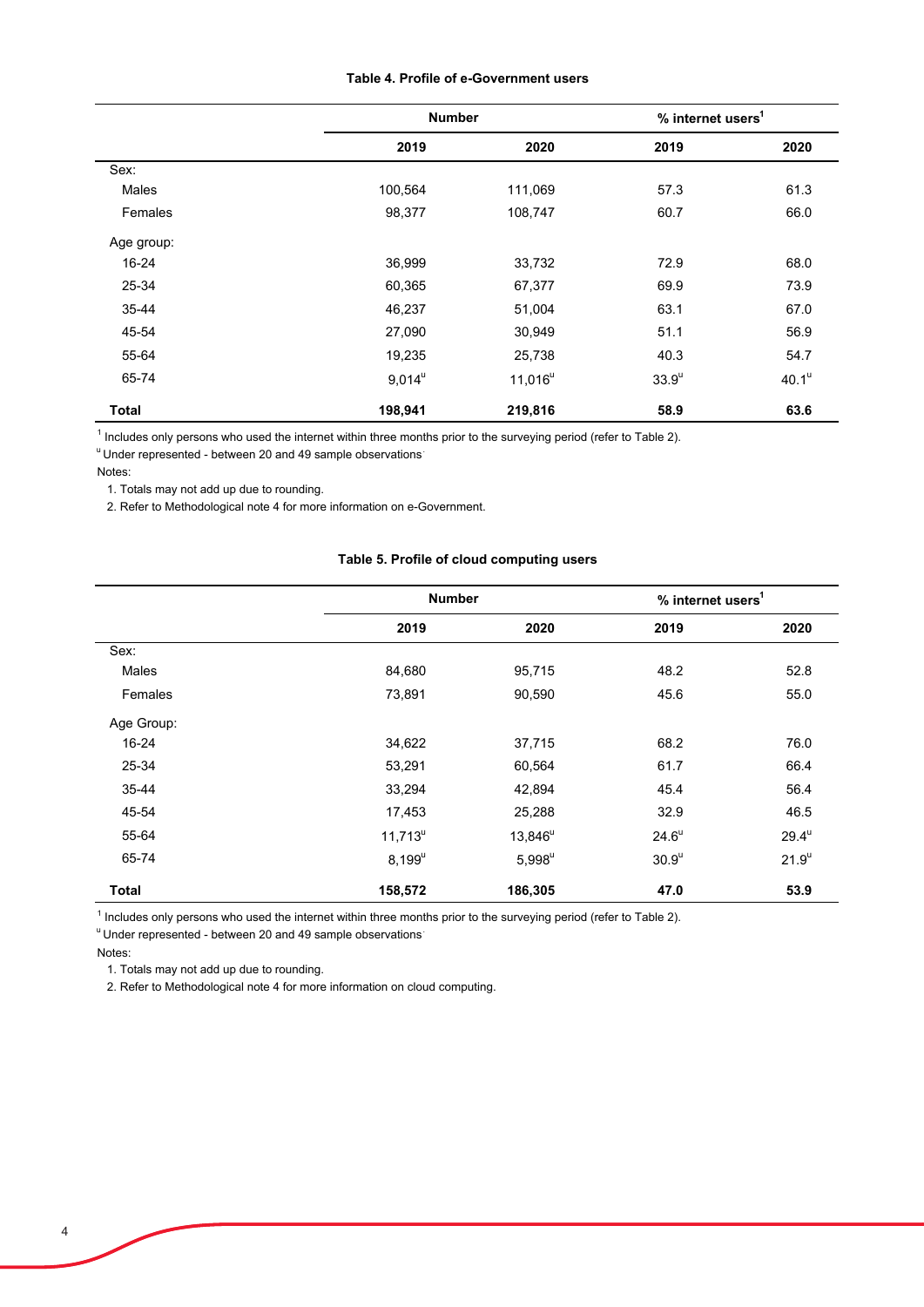

**Chart 4. Percentage of persons accessing the internet using cloud computing1**

<sup>1</sup> Includes only persons who used the internet within three months prior to the surveying period (refer to Table 2).

|            |                          |                     |                  | <b>Digital Skill Indicator</b> |                                    |
|------------|--------------------------|---------------------|------------------|--------------------------------|------------------------------------|
|            | Internet<br><b>Users</b> | <b>No Skill</b>     | <b>Low Skill</b> | <b>Basic Skill</b>             | <b>Above Basic</b><br><b>Skill</b> |
| Sex:       |                          |                     |                  |                                |                                    |
| Males      | 181,139                  | ÷                   | 62,917           | 35,827                         | 80,985                             |
| Females    | 164,677                  | ÷                   | 53,200           | 34,254                         | 75,503                             |
| Age group: |                          |                     |                  |                                |                                    |
| 16-24      | 49,623                   | ÷                   | ÷                | ÷                              | 34,274                             |
| 25-34      | 91,154                   | ÷                   | $18,790^{\circ}$ | $19.435^{\circ}$               | 52,930                             |
| 35-44      | 76,102                   | ÷                   | 19,723           | 18,448                         | 37,579                             |
| 45-54      | 54,407                   | ÷                   | 22,515           | $11,530^u$                     | 19,506                             |
| 55-64      | 47,086                   | ٠<br>$\blacksquare$ | 27,406           | $8,346^u$                      | $10,790^u$                         |
| 65-74      | 27,443                   | ÷                   | 20,242           | ÷                              |                                    |
| Total      | 345,816                  | ÷                   | 116,118          | 70,081                         | 156,488                            |

#### **Table 6. Digital skill indicator1 : 2020**

<sup>1</sup> Includes only persons who used the internet within three months prior to the surveying period (refer to Table 2).

<sup>u</sup> Under represented - between 20 and 49 sample observations

: Unreliable - less than 20 sample observations.

Notes:

1. Totals may not add up due to rounding.

2. Refer to Methodological note 4 for more information on the digital skills indicator.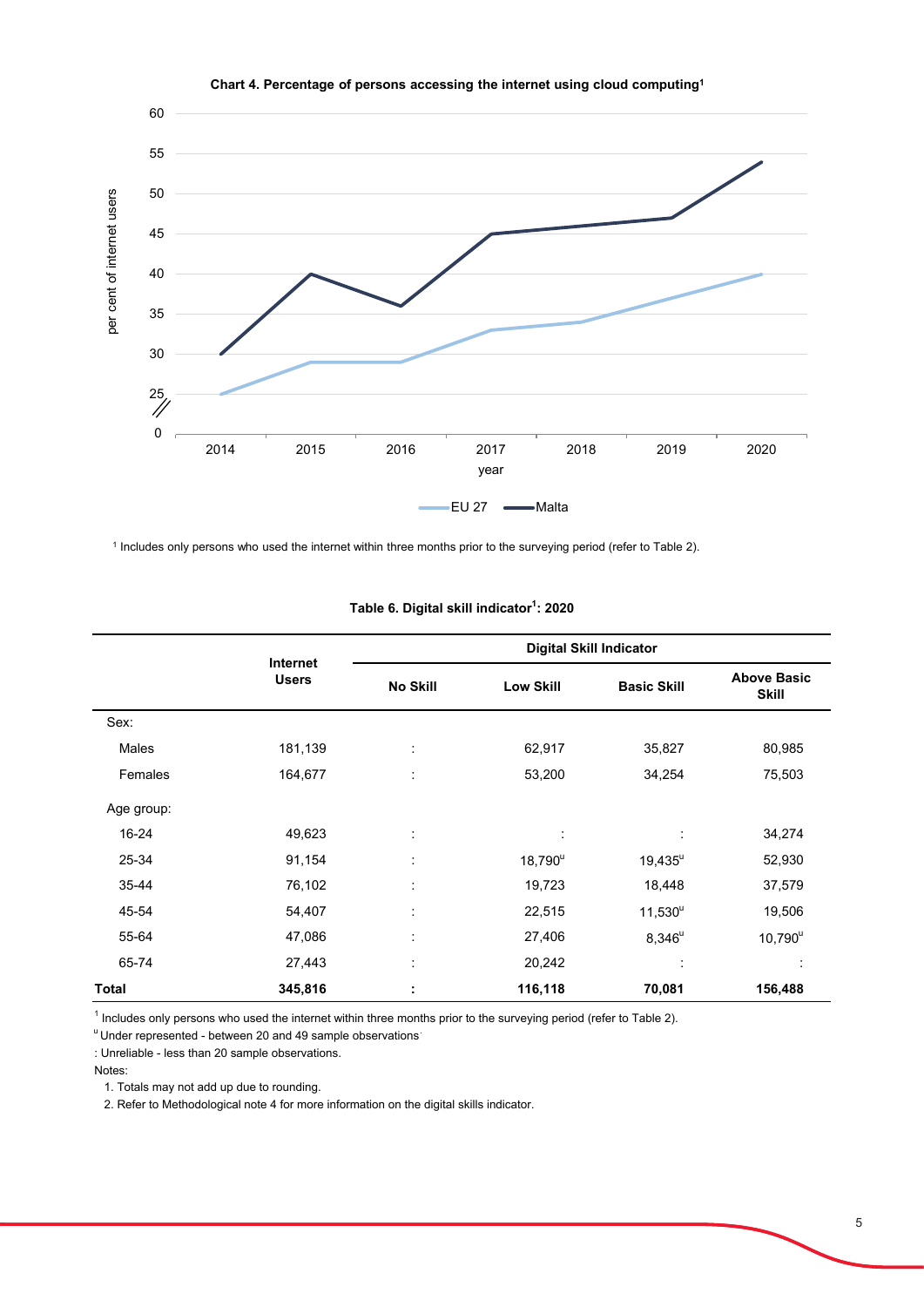|                             |                    |                    | <b>Sex</b>         |              |
|-----------------------------|--------------------|--------------------|--------------------|--------------|
|                             |                    | <b>Males</b>       | <b>Females</b>     | <b>Total</b> |
|                             | No skill           | $11,242^u$         | $6,289^u$          | 17,532       |
| <b>Information Skills</b>   | <b>Basic Skill</b> | $15.725^u$         | $12,273^u$         | 27,999       |
|                             | Above basic skill  | 154,171            | 146,115            | 300,286      |
|                             | No skill           | $9,502^u$          | $6,137^u$          | 15,639       |
| <b>Communication skills</b> | <b>Basic Skill</b> | 20,180             | $12,450^u$         | 32,629       |
|                             | Above basic skill  | 151,457            | 146,091            | 297,548      |
|                             | No skill           | 18,033             | 20,257             | 38,290       |
| Problem solving skills      | <b>Basic Skill</b> | 38,039             | 32,972             | 71,011       |
|                             | Above basic skill  | 125,067            | 111,448            | 236,515      |
|                             | No skill           | 62,693             | 52,695             | 115,388      |
| Software skills             | <b>Basic Skill</b> | 27,918             | 26,915             | 54,833       |
|                             | Above basic skill  | 90,528             | 85,067             | 175,595      |
| Total                       |                    | 181,139            | 164,677            | 345,816      |
|                             |                    |                    | Percentage         |              |
|                             | No skill           | $6.2^{\mathrm{u}}$ | $3.8^{\rm u}$      | 5.1          |
| <b>Information Skills</b>   | <b>Basic Skill</b> | $8.7^{\mathrm{u}}$ | $7.5^{\mathrm{u}}$ | 8.1          |
|                             | Above basic skill  | 85.1               | 88.7               | 86.8         |
|                             | No skill           | $5.2^u$            | $3.7^{\mathrm{u}}$ | 4.5          |
| <b>Communication skills</b> | <b>Basic Skill</b> | 11.1               | $7.6^{\mathrm{u}}$ | 9.4          |
|                             | Above basic skill  | 83.6               | 88.7               | 86.0         |
|                             | No skill           | 10.0               | 12.3               | 11.1         |
| Problem solving skills      | <b>Basic Skill</b> | 21.0               | 20.0               | 20.5         |
|                             | Above basic skill  | 69.0               | 67.7               | 68.4         |
|                             | No skill           | 34.6               | 32.0               | 33.4         |
| Software skills             | <b>Basic Skill</b> | 15.4               | 16.3               | 15.9         |
|                             | Above basic skill  | 50.0               | 51.7               | 50.8         |
| Total                       |                    | 100.0              | 100.0              | 100.0        |

Table 7. Digital skills indicators breakdown by component and sex<sup>1</sup>: 2020

<sup>1</sup> Includes only persons who used the internet within three months prior to the surveying period (refer to Table 2).

u Under represented - between 20 and 49 sample observations.

Notes:

1. Totals may not add up due to rounding.

2. Refer to Methodological note 4 for more information on the digital skills indicator.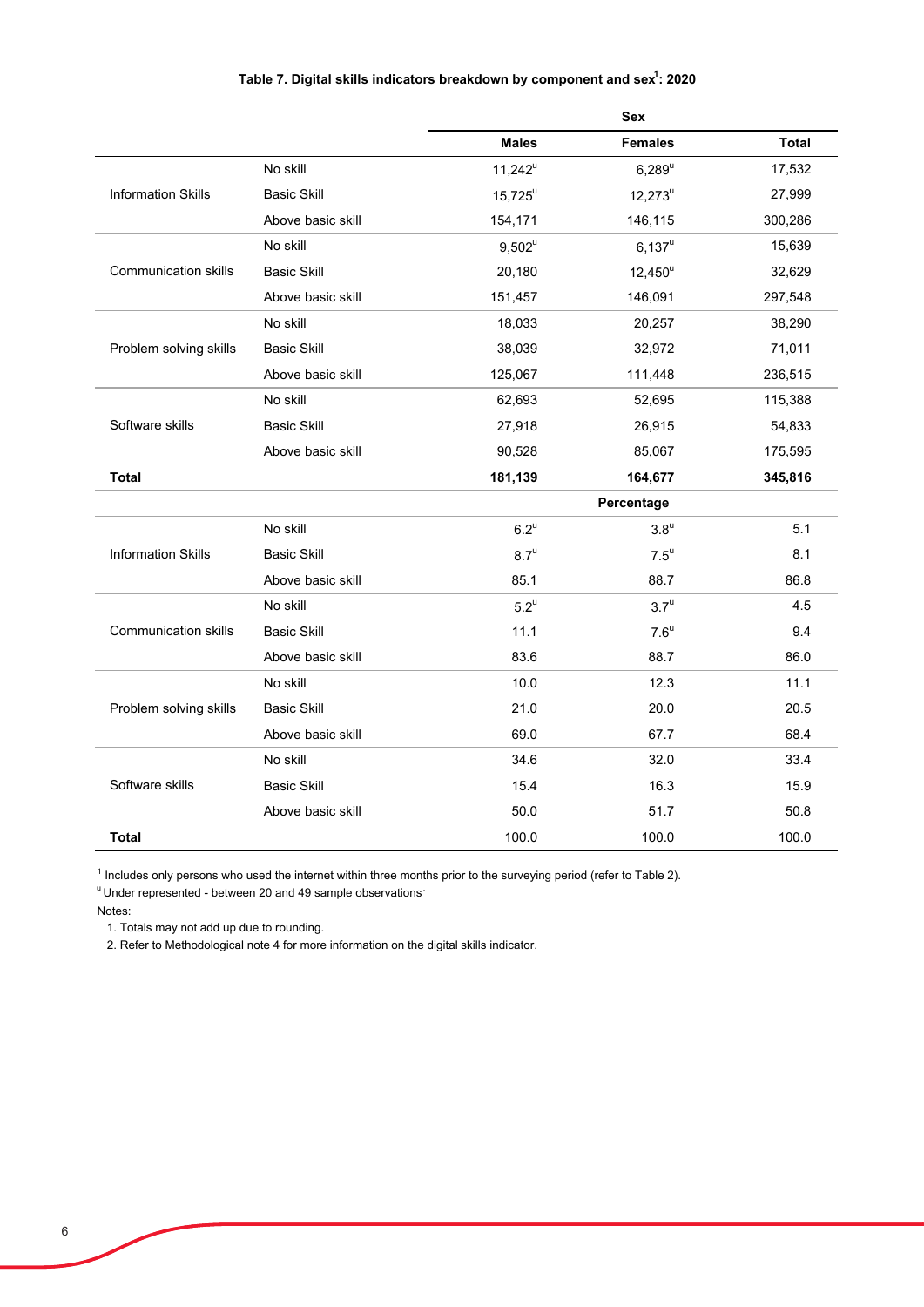|  | Table 8. Profile of e-commerce users <sup>1</sup> |  |
|--|---------------------------------------------------|--|
|--|---------------------------------------------------|--|

|              | <b>Number</b>        |           | % internet users |                   |
|--------------|----------------------|-----------|------------------|-------------------|
|              | 2019                 | 2020      | 2019             | 2020              |
| Sex:         |                      |           |                  |                   |
| Male         | 100,476              | 112,657   | 57.2             | 62.2              |
| Female       | 94,554               | 104,260   | 58.3             | 63.3              |
| Age Group:   |                      |           |                  |                   |
| 16-24        | 37,026               | 37,785    | 73.0             | 76.1              |
| 25-34        | 62,414               | 70,731    | 72.3             | 77.6              |
| 35-44        | 45,982               | 51,967    | 62.7             | 68.3              |
| 45-54        | 27,761               | 32,380    | 52.3             | 59.5              |
| 55-64        | 14,463               | 17,158    | 30.3             | 36.4              |
| 65-74        | $7,384^{\mathrm{u}}$ | $6,896^u$ | $27.8^u$         | 25.1 <sup>u</sup> |
| <b>Total</b> | 195,030              | 216,917   | 57.8             | 62.7              |

<sup>1</sup> Includes only persons who used the internet and ordered over the internet within three months prior to the surveying period.

<sup>u</sup> Under represented - between 20 and 49 sample observations<sup>:</sup>

Note: Totals may not add up due to rounding.

# Table 9. Types of goods acquired over the internet<sup>1</sup>

| Type of goods or services acquired                                 | <b>Males</b>     | <b>Females</b>   | <b>Total</b> |
|--------------------------------------------------------------------|------------------|------------------|--------------|
| Bicycles, mopeds, cars, or other vehicles or their spare parts     | $16,465^{\circ}$ |                  | 17,720       |
| Children toys or childcare items                                   | $12,686^u$       | 19,274           | 31,960       |
| Cleaning products or personal hygiene products                     | $15,813^u$       | 26,838           | 42,651       |
| Clothes                                                            | 61,375           | 72,231           | 133,606      |
| Computers, tablets, mobile phones or accessories                   | 40,097           | 22,917           | 63,014       |
| Consumer electronics or household appliances                       | 51,507           | 33,524           | 85,031       |
| Cosmetics, beauty or wellbeing products                            | $14,146^u$       | 32,775           | 46,921       |
| Deliveries from restaurants, fast-food chains or catering services | 67,761           | 63,787           | 131,548      |
| Films or series                                                    | $19,270^{\circ}$ | $17,459^{\circ}$ | 36,728       |
| Food or beverages from stores or from meal-kits providers          | 35,981           | 47,789           | 83,770       |
| Furniture, home accessories or gardening products                  | 38,215           | 40,692           | 78,908       |
| Medicine or dietary supplements such as vitamins                   | $8,581^{\circ}$  | $12,766^u$       | 21,348       |
| <b>Music</b>                                                       | $18,652^u$       | 19,352           | 38,004       |
| Other physical goods                                               | $11,318^u$       | $12,956^u$       | 24,274       |
| Printed books, magazines or newspapers                             | 35,823           | 39,609           | 75,433       |
| Sports Goods                                                       | 24,513           | 20,096           | 44,609       |
| Tickets to cultural or other events                                |                  |                  | $11,146^u$   |
| Tickets to sports events                                           |                  |                  |              |

<sup>1</sup> Includes only persons who used the internet and ordered over the internet within three months prior to the surveying period.

: Unreliable - less than 20 sample observations.

<sup>u</sup> Under represented - between 20 and 49 sample observations Notes:

1. Totals may not add up due to rounding.

2. Respondents could choose more than one option.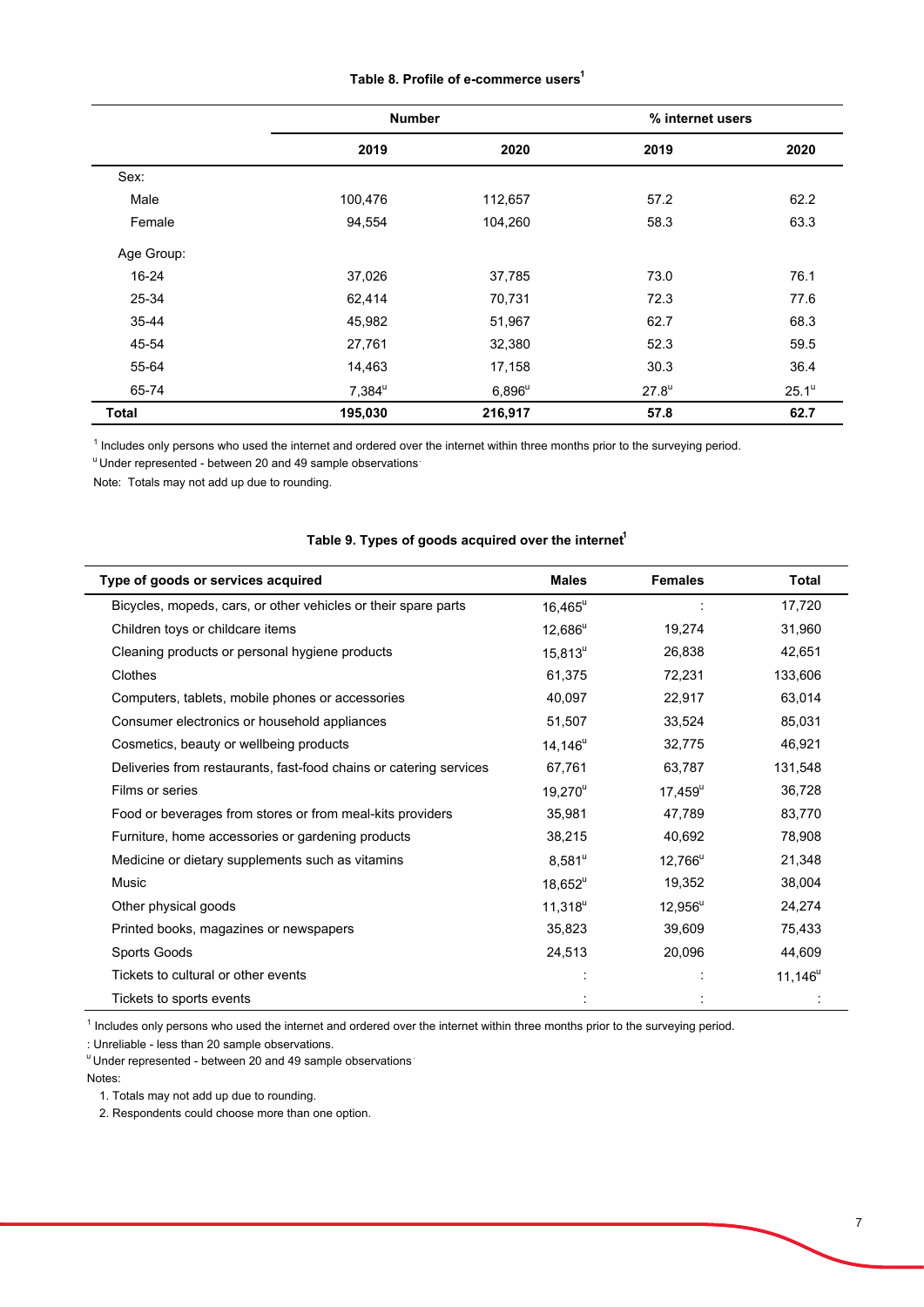### **Table 10. Types of subscribtions acquired over the internet<sup>1</sup>**

| Type of goods or services acquired                                                         | <b>Males</b> | <b>Females</b>   | Total     |
|--------------------------------------------------------------------------------------------|--------------|------------------|-----------|
| Apps related to health or fitness                                                          | $10,546^u$   | $12,502^u$       | 23,048    |
| Computer software or other software as downloads including<br>upgrades                     | 31,328       | 19,867           | 51,195    |
| e-Books, online-magazines or online-newspapers                                             | $11,598^u$   | $10,464^{\circ}$ | 22,062    |
| Films or series as a streaming service or downloads                                        | 35,274       | 34,538           | 69,812    |
| Household services                                                                         | ÷            | ÷                | $8,220^u$ |
| Music as a streaming service or downloads                                                  | 25,890       | 19,831           | 45,721    |
| Online games or downloads for smartphones, tablets, computers<br>or consoles               | 27,615       | $16,208^u$       | 43,823    |
| Other (e.g. learning languages, travelling, weather)                                       | $13,383^u$   | $10,065^u$       | 23,448    |
| Subscriptions to internet or mobile phone connections                                      | 35,413       | 22,611           | 58,024    |
| Subscriptions to electricity, water, heating supply, waste disposal<br>or similar services | 18,376       | $14,568^{\circ}$ | 32,945    |

<sup>1</sup> Includes only persons who used the internet and ordered over the internet within three months prior to the surveying period.

: Unreliable - less than 20 sample observations.

<sup>u</sup> Under represented - between 20 and 49 sample observations

Notes:

1. Totals may not add up due to rounding.

2. Respondents could choose more than one option.



#### **Chart 5. Amount spent on goods or services1**

<sup>1</sup> Includes only persons who used the internet and ordered over the internet within three months prior to the surveying period.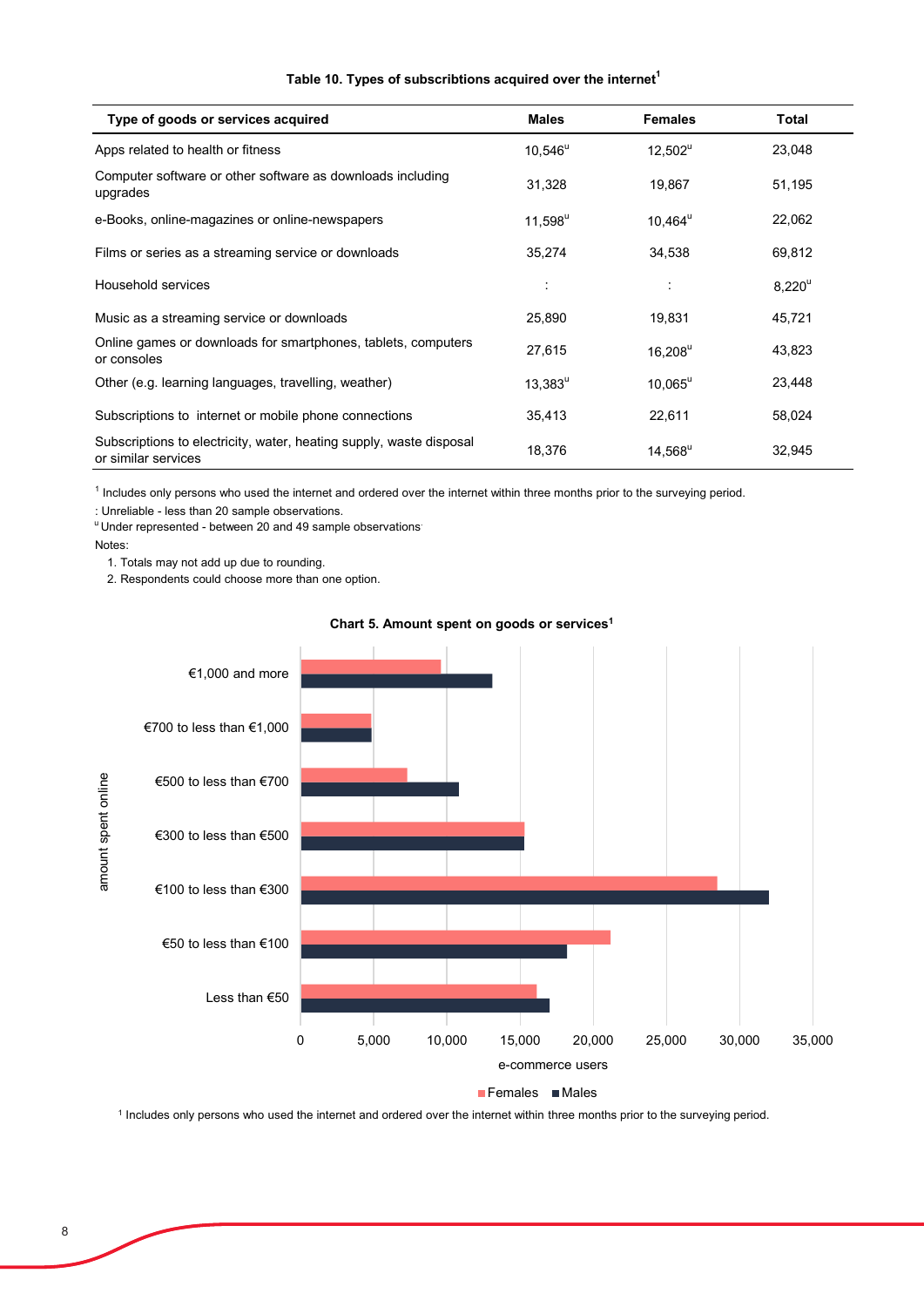#### **Methodological Notes**

- 1. The survey on Information and Communication Technology (ICT) usage by households is conducted by the National Statistics Office (NSO) on an annual basis, under European Regulation (EC) No. 808/2004. The target population for this survey included all persons aged between 16 and 74 residing in private households. A gross sample of 1,500 individuals was selected using systematic random sampling from a population register held and maintained by NSO. A total of 1,172 filled questionnaires were collected between May and June 2020. Most surveys were carried out through telephone
- 2. In order to produce population based estimates, weights for individual respondents were computed. For calibration purposes, data was subdivided by sex, age groups and districts (NUTS 4 classification).
- 3. Use of internet referred to in this news release includes all means of accessing this medium.
- 4. Definitions:

Main activities for internet use:

**Communication** includes sending and/or receiving emails, calling or video calling over the internet, instant messaging and participating in social networks.

**Access to information** includes reading online news and finding information about goods or services.

**Creativity** includes sharing or publishing self-created content on a website or app.

**Entertainment** includes listening to music, watching Internet streamed TV, watching Video on Demand from commercial services (e.g. Netflix, HBO, Amazon Prime, etc.), watching video content from sharing services (e.g. YouTube) and playing and downloading games.

**eHealth** includes seeking health-related information, making an appointment with a practitioner via a website or apps, accessing personal health records online, using other health services via a website or app instead of having to go to the hospital or visit a doctor.

**Other online services** include selling of goods or services and internet banking.

#### **Cloud computing**

Cloud computing services offer the possibility to store files or folders on a server accessible over the internet. Many of them are also used for sharing files with other individuals.

#### **e-Government users**

e-Government users include individuals who obtained information from public authorities or public services over the internet for private purposes, individuals who downloaded or printed official forms, and individuals who submitted completed forms online.

#### **Digital skills indicators**

Digital skills indicators are indicators based on selected activities related to internet or software use, performed by individuals aged 16-74 in four specific areas, namely:

**Information skills** - identify, locate, retrieve, store, organise and analyse digital information, judging its relevance and purpose.

**Communication skills** - communicate in digital environments, share resources through online tools, link with others and collaborate through digital tools, interact with and participate in communities and networks, cross-cultural awareness.

**Problem solving skills** - identify digital needs and resources, make informed decisions as to which are the most appropriate digital tools according to the purpose or need, solve conceptual problems through digital means, creatively use technologies, solve technical problems, update one's own and others' competences.

**Software skills -** Create and edit new content (from word processing to images and video); integrate and re-elaborate previous knowledge and content; produce creative expressions, media outputs and programming; deal with and apply intellectual property rights and licences.

It is assumed that individuals having performed certain activities have the corresponding skills. Therefore the indicators can be considered as proxy of the digital competences and skills of individuals.

A detailed explanation and further breakdown of this indicator can be found in: https://ec.europa.eu/eurostat/cache/metadata/en/tepsr\_sp410\_esmsip2.htm